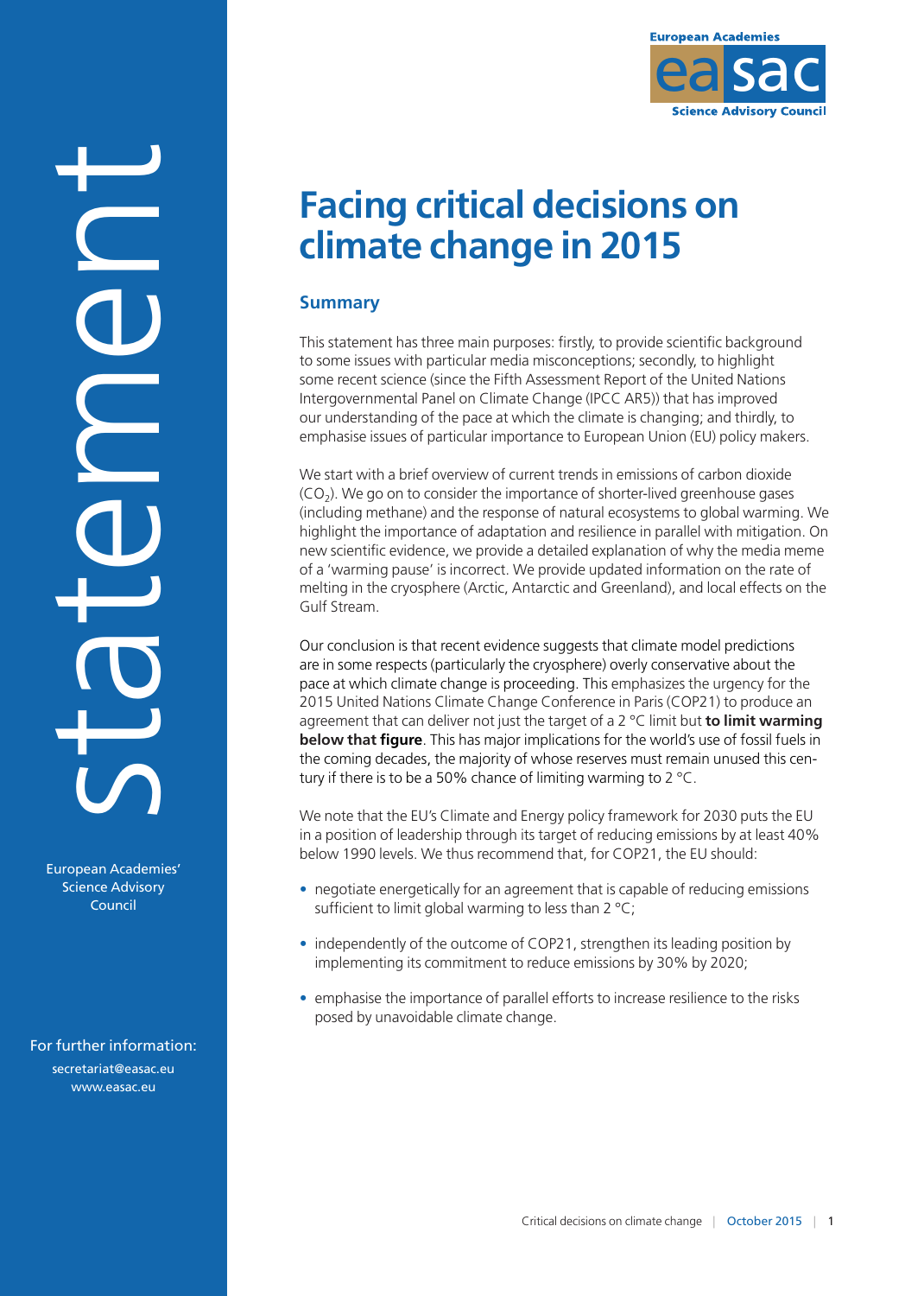# **1 Introduction**

The European Academies' Science Advisory Council (EASAC), which is formed by the national science academies of the EU Member States, provides independent and objective advice to European institutions on science-based policy issues. Global warming and climate change is one such issue, and EASAC issued aides memoire to policymakers ahead of both the Durban (EASAC, 2011) and Doha (EASAC, 2012) meetings of the United Nations Framework Convention on Climate Change (UNFCCC) Conferences of the Parties (COP). In late 2013, EASAC published an analysis of the role of climate change in extreme weather in Europe (EASAC, 2013). In preparation for the Paris meeting of the contracting parties this year (COP21), EASAC has prepared this statement based on recent findings from the continuous stream of new knowledge from research and environmental monitoring activities across the globe.

A previous aide memoire (EASAC, 2011) focused on the importance of the agreement at COP15 in 2009 to limit global warming to 2 °C above pre-industrial levels and noted that, despite the 1992 Rio Conference, the Kyoto Protocol and the boom in renewable energy technologies over the past decade,  $CO<sub>2</sub>$  emissions had continued to rise. Global emissions of  $CO<sub>2</sub>$  from fossil fuel combustion and cement production have continued to grow by approximately 2.5% per year over the past decade; and the International Energy Agency Energy Sector Carbon Intensity Index (ESCII) has shown little reduction as a result of global changes in supply technologies because of the continued dominance of fossil fuels (of which the most substantial sources of greenhouse gases are coal and lignite) in the energy mix (International Energy Agency, 2013).

However, the most recent interim figures suggest that  $CO<sub>2</sub>$  emissions from the energy sector (International Energy Agency, 2015) in 2014 stabilised in a time of continued economic growth—the first time in 40 years there was a halt or reduction in emissions of greenhouse gases (GHG) that was not tied to an economic downturn. This has been attributed by the International Energy Agency to efforts to mitigate climate change having a more pronounced effect than had previously been thought. EASAC believes such progress should **encourage world leaders to aim for an ambitious outcome at the Paris Summit**, in order to accelerate progress and implement urgently

measures that will ensure global warming remains within the 2 °C limit.

The science of climate change reported by the IPCC Fourth Assessment (2007) and Fifth Assessment (2014a) have been thoroughly evaluated by numerous national academies (e.g. Royal Society/National Academy of Sciences, 2014; Royal Swedish Academy of Sciences, 2015) and by international bodies. Advances in science and technology have increased our knowledge of how to mitigate climate change, uncertainties in the scientific analysis continue to be addressed, co-benefits of mitigation to health have been revealed, and new business opportunities have been found. **EASAC remains concerned, however, that progress in turning this substantial evidence base into an international policy response has so far failed to match the full magnitude and urgency of the problem**. This note highlights some of the many issues that EASAC considers relevant to the forthcoming negotiations involving the EU and the national governments of Europe.

## **2 Shorter-lived climate pollutants**

Most debate centres on the key greenhouse gas  $CO<sub>2</sub>$ and its long-term effects, but other major contributors include methane, nitrous oxide (from agricultural use of fertilisers) and hydrofluorocarbons. Within these other forcing agents, some work over shorter timescales than  $CO<sub>2</sub>$ , including methane, tropospheric ozone, black carbon<sup>1</sup> and some hydrofluorocarbonssome of which contribute both to degraded air quality and to global warming. UNEP's Climate and Clean Air Coalition focuses on the reduction of such shorterlived pollutants.

Using current technology and experience on controlling emissions, Shindell et al. (2012) identified 14 measures targeting methane and black carbon emissions that could reduce projected global mean warming by about 0.5 °C by 2050. This research estimated additional benefits of avoiding 0.7 million to 4.7 million annual premature deaths from outdoor air pollution, and increasing annual crop yields by 30 million to 135 million metric tonnes because of surface ozone reductions in 2030 and beyond.

After  $CO<sub>2</sub>$ , methane makes the second largest contribution to the forcing of global warming. Its potential for reducing emissions from electrical plants by replacing coal can be increased further with co-generation, but it is important to eliminate

Black carbon (EASAC, 2012) comes primarily from forest fires, inefficient burning of biomass during cooking, from land clearance on a global scale, and diesel engines on a European scale.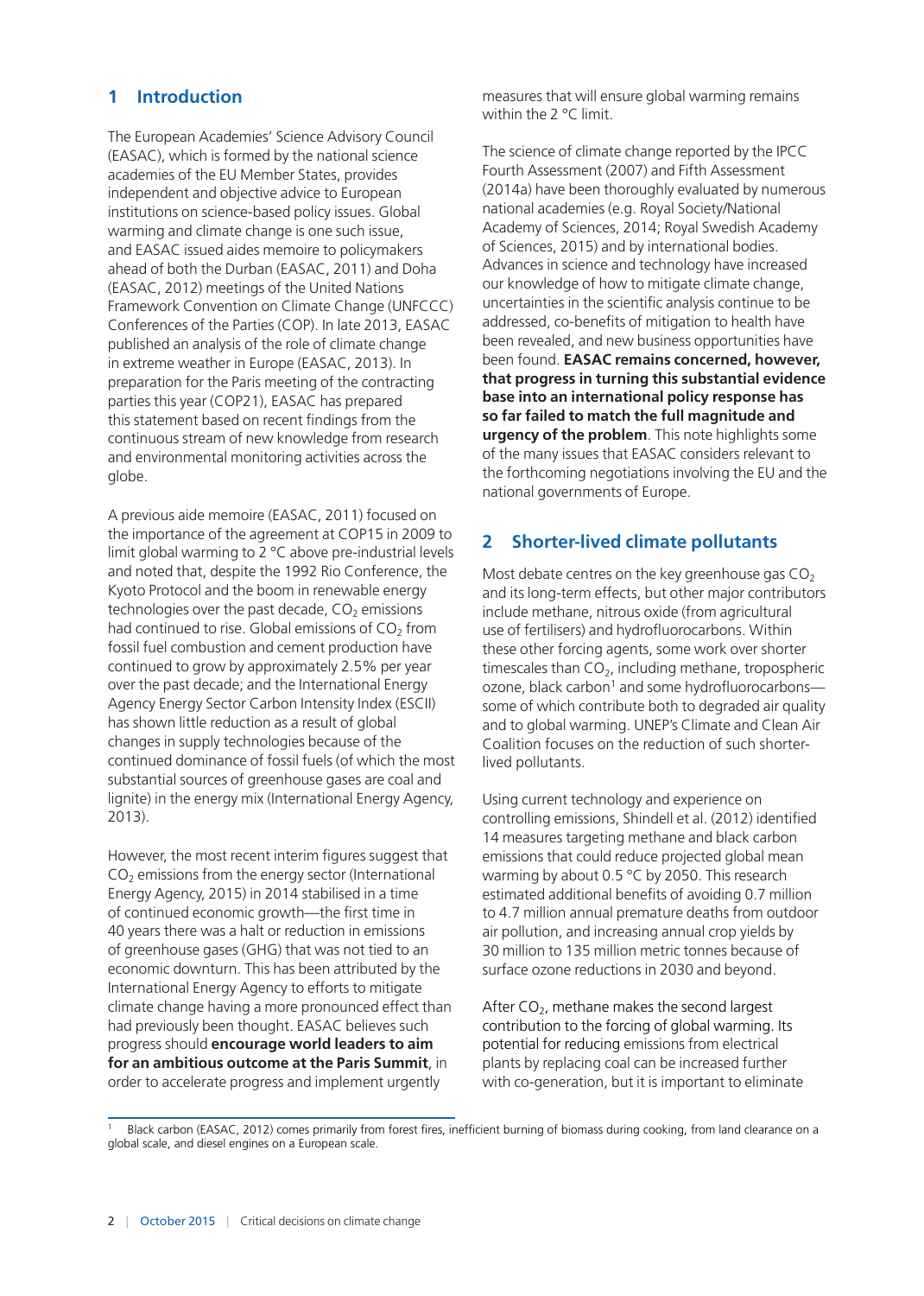emissions and leakage for two reasons. Firstly, methane's global warming potential (GWP) has been revised upwards in the latest IPCC assessment. Secondly, there is debate over the appropriate timescale to be used for the GWP<sup>2</sup>. Currently the GWP for methane used in calculations is 25 (100-year GWP). based on the 2007 IPCC 4th Assessment Report. EASAC considers that **methane's importance as a contributor to overall warming is underestimated and recommends** at the minimum that the figures used in EU emissions calculations should be updated and negotiated into UNFCCC methodologies. EASAC also agrees with the comments in IPCC AR5 that '*there is no scientific argument for selecting 100 years*' and that, with an atmospheric lifetime of approximately 10 years, a shorter period would be appropriate. Discoveries of high levels of methane in the atmosphere (well in excess of those expected from known emissions) also show that there is inadequate knowledge on the sources and sinks of this important greenhouse gas (see EASAC, 2014).

## **3 Natural ecosystems**

Previous aides memoire have emphasised the role of natural ecosystems in capturing  $CO<sub>2</sub>$  from the atmosphere and storing it in the world's oceans, forests and other terrestrial ecosystems. Pressure from human activities and growing populations puts these benefits at risk. Directly, deforestation leads to the loss of carbon storage and releases greenhouse gases back into the atmosphere. There are also indirect effects from rising temperatures. Specifically, these increase the risk of transfer of greenhouse gases to the atmosphere from regions where they are stored in permafrost, from methane hydrates in the Arctic shelf, and from an increase in forest fires with consequent deforestation.

If global warming continues at the present rate, there are also potential risks for many natural and managed ecosystems especially through rising sea levels, storm surges, floods, drought and heat waves (EASAC, 2013). Shifts in weather patterns will have an impact on agricultural production including reduced yield (Asseng et al., 2014); they will distort the balance of ecosystems, rendering them sensitive to even moderate climate change (Kroel-Dulay et al., 2015); they will accelerate biodiversity loss and species extinctions (Urban, 2015); and they will damage marine systems, including corals that will continue to

be bleached or degraded in warmer and more acidic oceans (Pandolfi et al., 2011).

# **4 Adaptation to climate change**

Even if emissions of GHG stopped altogether, existing concentrations of GHG in the atmosphere would continue to exert a warming effect for a long time. Whatever measures are put in place to reduce the intensity of global human-induced climate forcing, **building resilience through adaptation** will be necessary to provide more resilience to the risks already emerging as a result of climate change. This will require major effort as emphasised in EASAC (2013) and Royal Society (2015), and will need to be factored into sustainable development goals. Measures will involve adaptation of infrastructure and human habitation to changes in hydrological cycles (floods and droughts), rising sea levels (abandonment of low-lying areas), and extreme weather events (e.g. heat waves and wind storms<sup>3</sup>).

# **5 Recent scientific evidence and issues**

Direct challenges to the underlying evidence and science of climate change continue to be funded on a large scale (e.g. Dunlap and McCright, 2011; Goeminne, 2012; Brulle, 2013). Associated media coverage places policymakers in the difficult position of judging between 'claims' and 'counter claims' on key aspects. In the next paragraphs, therefore, we provide some comment on two areas of media controversy (the basic trends in warming and the adequacy of a 2 °C limit), before pointing to some **recent scientific results** that illuminate underlying processes and other factors relevant to the challenges being addressed in Paris.

# 5.1 Recent warming trends

Much emphasis has been given to the observation that the extremely warm surface temperature record in 1998 (because of an exceptionally strong El Niño) has been exceeded only rarely in the subsequent 16 years (in 2005, 2007 and 2014). This has allowed the assertion that **if** 1998 is taken as the baseline for a 16-year trend, there has been little change. This ignores the fact that in systems with natural variability, such statistical 'cherry-picking' is arbitrary and unscientific<sup>4</sup>, but this has nevertheless been

<sup>2</sup> The GWP for methane is 34 when assessed over a 100-year period, but when considering a 20-year period it rises to 86, and is 108 over a 10-year period.

<sup>3</sup> Fischer and Knutti (2015) concluded that 75% of extreme hot days and 18% of days with heavy rainfall worldwide can be explained by anthropogenic warming. In a world with 2 °C warming above pre-industrial levels, almost all extreme hot days and 40% of heavy rainfall days would be attributable to rising temperatures.

If, instead of 1998, the years 1992, 1993 or 1996 were taken as the starting point, the direct opposite and equally erroneous conclusion (an acceleration in the rate of warming) would be drawn.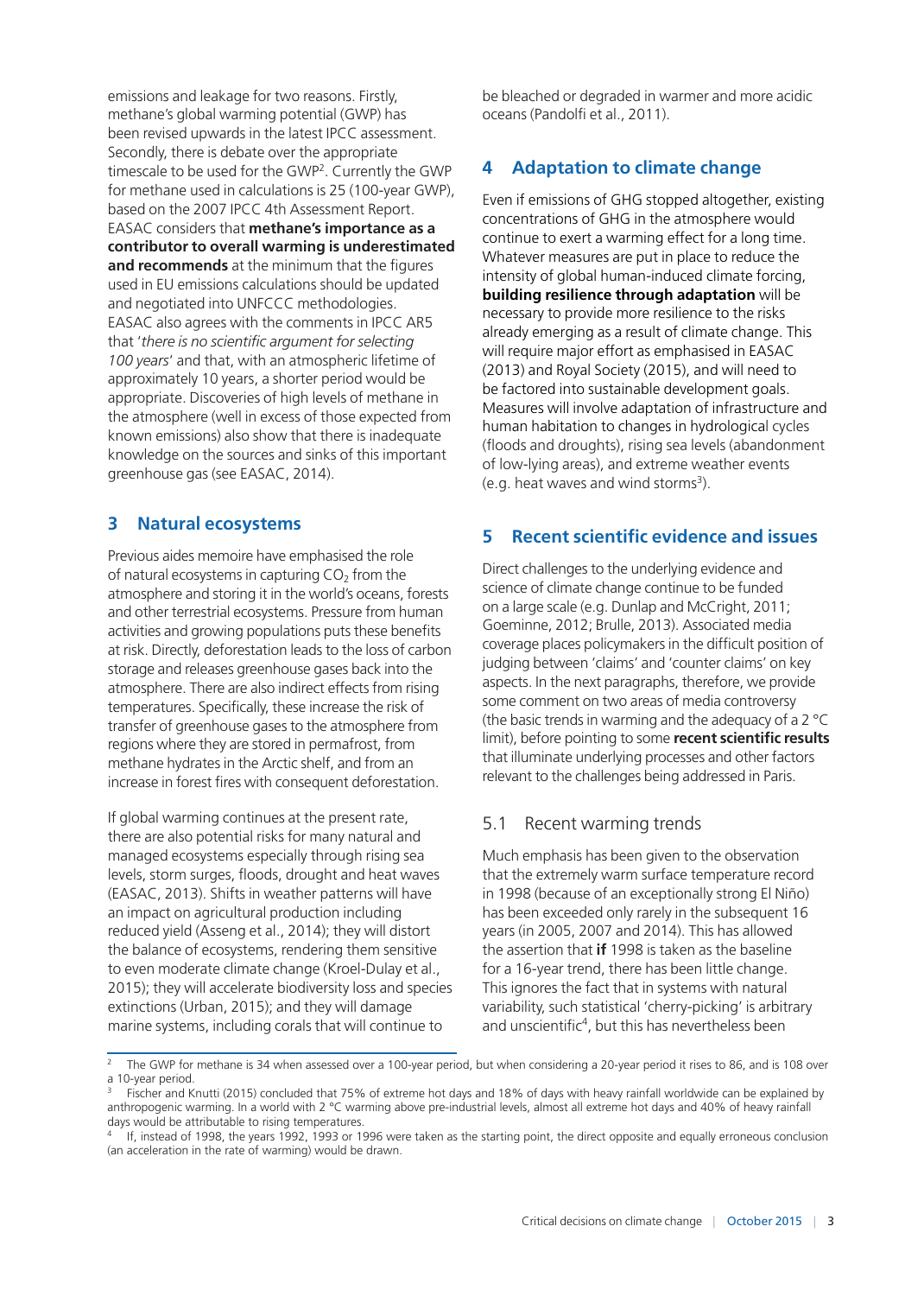widely used to promote the view that global warming has 'paused', or is encountering a 'hiatus'. It has also been used to argue that the climate is far less sensitive to increasing GHG concentrations than the climate models suggest and that therefore the risks posed by global warming have been overstated.

Possible contributors to short-term slowing in the warming trend include an increase in volcanically induced cooling over the early 21st century (Santer et al., 2015) and cooler phases of the El Niño cycle. However, even though such short-term factors may be influencing surface temperatures from year to year, latest data suggest that **no significant change in the rate of warming between the immediate pre-1998 and post-1998 periods occurred**.

Firstly, the global surface temperature is only one indicator of the rate of warming. Increased radiative forcing from rising GHG concentrations is distributed throughout the climate system (including atmosphere, oceans, cryosphere and biosphere). The atmosphere accounts for only about 1% of the extra heat, and ocean warming dominates as the heat sink<sup>5</sup>. Studies on the distribution of heat in the oceans (Chen and Tung, 2014) have found that, since the turn of the century, **more heat has been moving into deeper oceans, and the deep ocean appears to be heating at a higher rate than previously thought** (see also World Meteorological Organization, 2015).

Secondly, Karl et al. (2015) refined the corrections in temperature records necessary to reflect changes in methodology over the years in measuring sea surface temperatures, together with an improved analysis of key land regions that may be warming faster or slower than the global average. This new analysis shows **the trend over the period 1950–1999** was a warming of 0.113 °C per decade, which is **virtually indistinguishable with the trend over the period 2000–2014** of 0.116 °C per decade.

Thirdly, a recent statistical analysis has also cast doubt over the existence of a real 'hiatus'. One way of identifying changes in trends is a statistical technique known as change point analysis, which subdivides a time series into sections with different linear trends. When this is applied to the four major global temperature data sets, the results suggest only three change points from 1880 to 2014 (Cahill et al., 2015)—all before 1979. **No statistically significant shift in trend can be identified around 1998** 

so that the apparent hiatus is not outside what is expected from natural variability.

Following a new record warm temperature for 2014 and the likelihood that 2015 will be the warmest year on record, there is the opposite danger of oversimplification in the media that 'the warming pause is over'. That is also a false assertion. Firstly, there never was a significant pause (for the reasons above); secondly, trends in global warming cannot be determined from a single year, or even a couple of years, because natural variability within the climate system means that long-term forced changes such as global warming will not proceed smoothly with each year being warmer than its predecessor.

## 5.2 The 2  $\degree$ C target (upper limit)

A second challenge has been to the logic underlying the 2 °C target (Victor and Kennel, 2014). **EASAC considers this a fundamental issue because climate policy needs a longterm global goal that is consistent with the outcome of 'preventing dangerous climate change'**. Such a goal requires a single indicator that covers the multitude of risks set out in IPCC reports. Global temperature is one obvious choice because it is a single metric that is directly linked to the increased radiative forcing from increasing GHG concentrations, and is the main driver of the associated impacts and risks (Figure 1). (The only risk that is not directly influenced by global temperature on the basis of current knowledge is ocean acidification, which is a direct impact of rising  $CO<sub>2</sub>$  levels in the atmosphere.) Alternative indicators might be to limit the concentration of GHG in the atmosphere, or to limit the imbalance in the Earth's incoming and outgoing radiation, but these would be two and one steps, respectively, removed from the actual impacts and risks shown in Figure 1.

IPCC also concluded that the current goal is achievable at limited cost (the best estimate of the annual cost of limiting warming to 2 °C is a 0.06% reduction in the growth rate of global gross domestic product (IPCC 2014b)). Although some questions have been raised over whether this target is still achievable (e.g. Geden, 2015), the United Nations structured expert dialogue (UNFCCC, 2015) noted that '*science has provided a wealth of information to support the use of that goal*' and that concern about ocean acidification and sea level rise, '*only reinforces the basic finding emerging from the analysis of the temperature limit,* 

<sup>5</sup> IPCC (2014a) states that full ocean depth warming accounts for about 93% and warming of the upper (0–700 metres) ocean about 64% of the total heat input.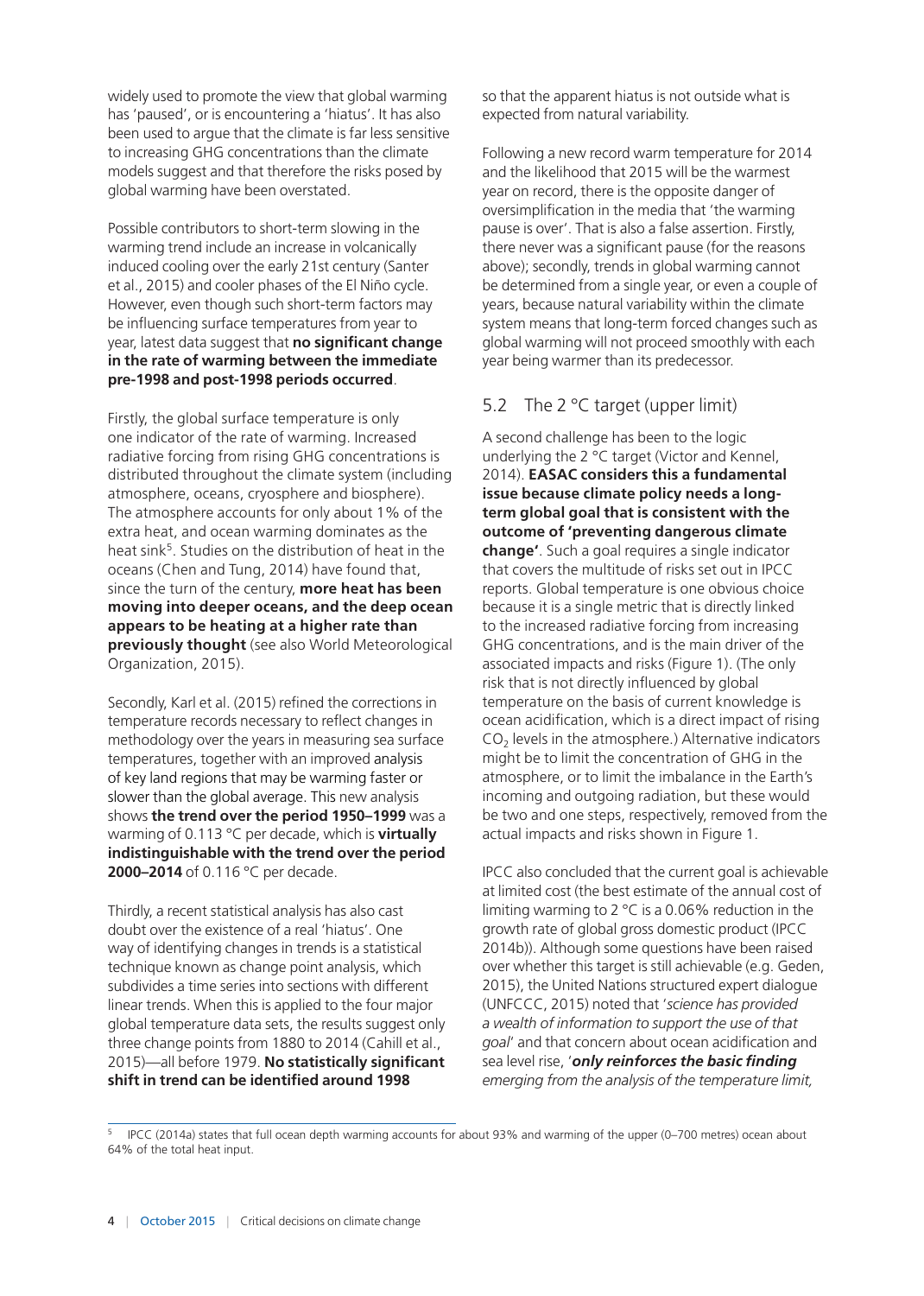

*Figure 1 From emissions to impacts and risks.*

#### *namely that we need to take urgent and strong action to reduce GHG emissions*'.

A key question is whether  $2^{\circ}C$  is in reality a safe level. The IPCC reports consider that several major risks are considered 'high' already for 2 °C warming, and such risks have tended to increase between assessments. In particular, one of the rationales behind 2 °C was the AR4 assessment that above 1.9 °C there is a risk of triggering the irreversible loss of the Greenland Ice Sheet, eventually leading to a global sea-level rise of 7 metres. In IPCC AR5 (IPCC, 2014a), this risk is reassessed to start already at 1 °C, and since AR5 was published, new science is pointing to higher risks of irreversible melting in Antarctica (see below). Moreover, the expert dialogue concluded that '*The 2 °C limit should be seen as a defence line … that needs to be stringently defended, while less warming would be preferable*.' **EASAC thus strongly supports the conclusions of the expert dialogue cited above that 2 °C should be a firm target for mitigation strategies at COP21, and that this be seen as an upper limit to the UNFCCC's target to avoid dangerous anthropogenic climate change**.

## 5.3 Changes in the cryosphere

The **Arctic sea ice** is part of the cryosphere where the effects of global warming on melt are easiest to see through a reduction in surface area. In September 2015, the minimum surface area was the fourth lowest on the satellite record (Figure 2a), and the statistical trend shows a mean annual reduction in area of about 13% per decade; or about a 40% reduction in extent since 1979 (National Snow and Ice Data Center, 2014). The seasonal maximum reached on February 25 2015 (14.54 million square kilometres) was the lowest in the satellite record (National Snow and Ice Data Center, 2015). Arctic ice extent is affected

by seasonal variations in the climate system, weather patterns, as well as underlying temperature trends; moreover reductions in ice cover have also been associated with a thinning and loss of mature ice, **so the volume decrease is in fact greater than the decrease in area, with the statistical trends showing an approximate 66% decline in the minimum volume since 1979** (Figure 2b).

In Antarctica, melt losses in West Antarctica have increased by about 70% in the past decade, and earlier volume gains recorded in East Antarctic ice shelves have ceased (Paolo et al., 2015). Melting processes are also better understood: warming oceans are causing melting below the ice shelves in West Antarctica where six glaciers studied are partly supported by land and partly float (Rignot et al., 2014). Study of the retreat of the grounding line<sup>6</sup> shows that it has retreated by tens of kilometres, is crossing a retrograde bedrock slope and is probably engaged in an unstable 40 kilometre retreat. One of the glaciers studied (the Pine Island Glacier) has thinned at an accelerating rate and is now the largest single contributor to sea-level rise in Antarctica (Shepherd et al., 2012). The loss of the ice shelves would speed the complete collapse of the West Antarctic Ice Sheet, which would eventually cause up to 3.5 metres of sea level rise (Favier et al., 2014).

Comparable trends have now been observed in East Antarctica (Greenbaum et al., 2015) where similarly large amounts of water are involved. Other recent studies show accelerating melt rates in other parts of Antarctica (including the Southern Antarctic Peninsula (Wouters et al., 2015)). **Such acceleration in melting raises concerns over feedback mechanisms in the melting processes and nonlinearity in ice sheet disintegration**<sup>7</sup>**, which are still insufficiently understood and not included in IPCC models.**

The dividing line between land and water underneath a glacier.

<sup>7</sup> For instance Pollard et al. (2015) found that including the mechanisms of hydro-fracture and ice-cliff failure in models accelerates the expected collapse of the West Antarctic Ice Sheet to decadal timescales.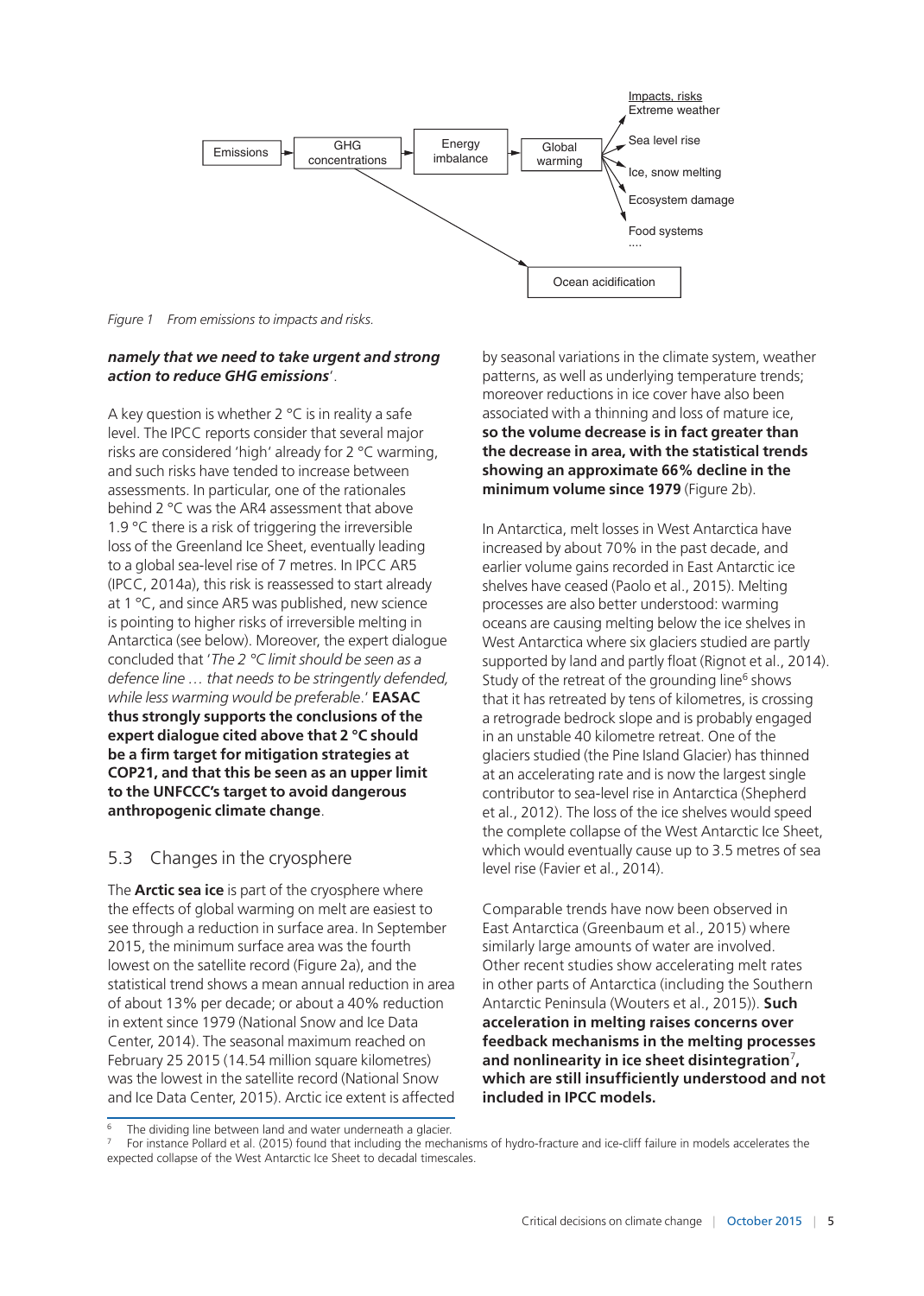



Trends in Antarctic **glacier** melting (which contributes to sea level rise) contrast with the area of Antarctic **sea ice** extent, which has increased in recent years with a record area in 2014. Such increases have been cited as providing contrary evidence to global warming. However, they are probably due in part to the melting of land ice reducing the salinity of adjoining seawater, making it less dense, and so able to freeze at slightly higher temperatures than the underlying denser seawater. Thus, even though expanding winter Antarctic sea ice may appear counterintuitive in a warming planet, it may nevertheless be another manifestation of recent warming. Moreover, changes in the extent of sea ice do not affect sea level.

Globally, some **glaciers** have been extensively monitored nationally and regionally. Since 1894, this has been internationally coordinated through the World Glacier Monitoring Service. Data from many areas are available before those of the World Glacier Monitoring Service, and add to the period during which net gains or losses of glaciers have been measured. Glacier loss is one of the most visible manifestations of warming, but intermittent re-advances reflecting local changes in the balance between snowfall and melt can be seen in some glacier subsamples at regional and decadal scales. To obtain a global picture, Zemp et al. (2015) have reviewed approximately 42,000 data sets acquired since 1600 and shown that the monitored glaciers in the early 21st century are losing mass at a rate unmatched since the start of the World Glacier Monitoring Service, or seen in available historical records. Moreover this rate has been accelerating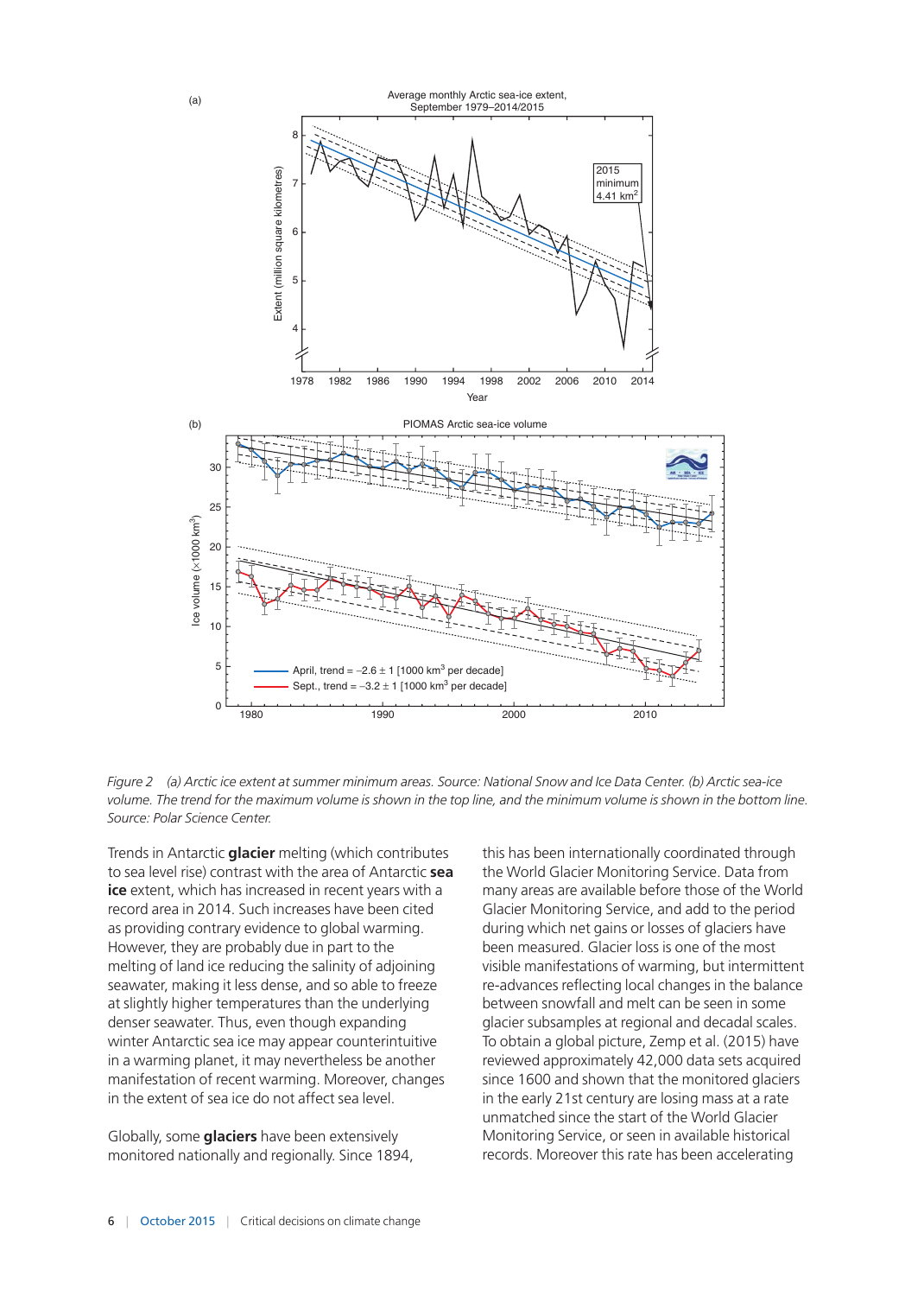over recent decades, and loss rates in the first decade of the 21st century were double the average observed during the period 1951–2000.

Specifically in **Greenland**, analysis of the extreme melt in 2012 (Nghiem et al., 2012) revealed that melt occurred at or near the surface of the Greenland Ice Sheet across 98.6% of its entire extent on 12 July 2012, coinciding with an anomalous ridge of warm air that became stagnant over Greenland. Such a melt event is very rare, with the last significant one occurring in 1889. Global warming alone is not enough to account for the increasingly rapid melting of this ice sheet. Other factors include darkening of the ice sheet surface, which results in greater rates of melting. In addition to black carbon from forest fires and other sources (Colgan et al., 2014), research is starting into the role of microbes that can bloom on melting snow and ice surfaces, darken the ice sheet surface (Stibal et al., 2015) and thus amplify the basic impact of rising temperatures. In addition, new findings on the role of 'supraglacial' lakes formed as the Arctic warms suggest these accelerate the rate of melt and that **previous estimates of the rate of melt may be too low** (Leeson et al., 2015). With an area of 1.71 million square kilometres and volume of 2.85 million cubic kilometres, the Greenland ice sheet is the second largest glacial ice mass, with a sea-level equivalent of 7.4 metres.

# 5.4 The Gulf Stream

A regional consequence of warming, through its effect on melting in Greenland, has long been postulated to be a weakening of the Atlantic Meridional Overturning Circulation, commonly known as the Gulf Stream. Atlantic overturning is driven by differences in the density of warm ocean water from the south and cold, salty water from the north. The warm and fresher water is lighter and flows north, while the cold water is denser and sinks to deeper ocean layers and flows south. Fresh water released from the melting Greenland Ice Sheet dilutes the saline ocean water and makes it less dense, and thus less likely to sink and be carried south. Consistent with the deep density changes, the strength of the Atlantic Meridional Overturning Circulation derived from ocean measurements at 26° N (Smeed et al., 2014) has shown a persistent decrease since 2004. While the magnitude of the decline is uncertain over such a short period, the median estimate corresponds to a reduction in strength of about 20%. This implies reduced heat transport that should lead to cooling of the North Atlantic over several years.

The North Atlantic between Newfoundland and Ireland is practically the only region of the world that



*Figure 3 Cooling in the sub-polar North Atlantic. Source: Rahmstorf et al. (2015).*

has defied the trend of global warming and even cooled (Figure 3). A recent study (Rahmstorf et al., 2015) attributes this to a weakening of the Gulf Stream system after 1975—an unprecedented event in the past millennium. Further melting in Greenland could contribute to further weakening of the Atlantic Meridional Overturning Circulation with **uncertain implications for the climate of northern Europe and northeastern USA and Canada**.

# 5.5 Carbon budget

Because  $CO<sub>2</sub>$  remains in the atmosphere for more than 100 years, there is a substantial lag between any reduction in emissions, atmospheric concentrations and mitigating effects. Assessments of the impact of global warming thus require consideration of the cumulative impact of carbon already in the system as well as annual emissions. In this context, the IPCC AR5 provided a scientific link between **cumulative carbon emissions** and global warming, enabling a robust conclusion about the urgency of undertaking major mitigation efforts within the next two decades to have any realistic chance of avoiding 2 °C warming (IPCC, 2014b). Friedlingstein et al. (2014) have also compared IPCC estimates with annual emissions and concluded that the remaining emissions quota (from 2015 onwards) associated with a 66% probability of keeping warming below 2 °C (estimated to be 1,200 (900–1,600) gigatonnes (Gt) of  $CO<sub>2</sub>$ ) would be exhausted in about 30 (22–40) years at the 2014 emission level of 40.3 Gt of  $CO<sub>2</sub>$  per year.

With such fundamental limits now better understood, it is possible to calculate how much of the available fossil fuel reserves would have to remain unburnt to have a 50% chance of limiting warming to 2 °C. McGlade and Ekin (2015) calculate that cumulative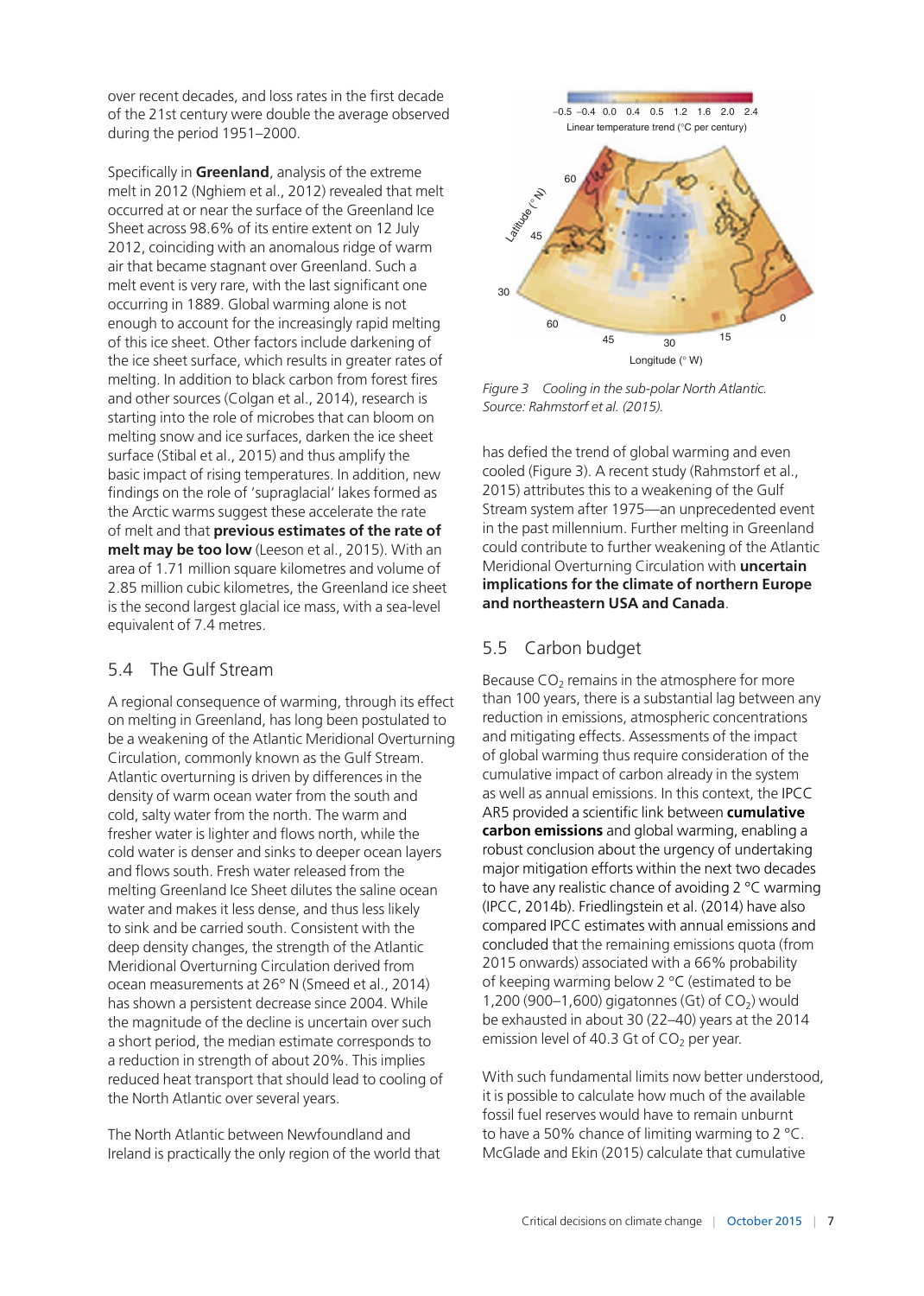carbon emissions between 2011 and 2050 would need to be limited to around 1100 Gt of  $CO<sub>2</sub>$ , which would be exceeded if more than one-third of present estimates of global fossil fuel reserves were used. To be compatible with a warming limit of 2 °C therefore, **a third of global oil reserves, half of gas reserves and over 80% of current coal reserves should remain unused** from 2010 to 2050. Moreover, development of resources in the Arctic and any increase in unconventional oil production (e.g. tar sands and oil shales) are not compatible with efforts to limit average global warming to 2 °C.

Such basic scientific limits have substantial implications both at industry and at national levels, and other studies are starting to examine the financial and political implications of potential wasted capital and stranded assets associated with climate change (Grantham Research Institute, 2015). A first step towards addressing this issue was taken at the G7 summit in Germany in 2015, when it was agreed to aim to phase out fossil fuel use by the end of the century. EASAC recognises the challenges involved in making the transition from current fossil fuels to new sources of energy, but notes that a clear outcome to COP21, which sets agreed pathways for GHG emission reductions over the next 30 years, would reduce the risk of stranded assets by providing a stable framework to conduct research in science and technology and facilitate industry's orderly transition to a lower carbon economy<sup>8</sup>.

# **6 Concluding comment; the role of the EU**

No short document can cover all of the many aspects of climate change. However, the overview of some recent science suggests that climate model predictions are in some respects (particularly the cryosphere)

overly conservative about the pace at which climate change is proceeding. This emphasises the urgency for the Paris Conference to produce an agreement that can deliver the target of 2°C and, **if possible, aim to limit warming below that figure**.

Recent calculations of the insufficiency of 'intended nationally determined contributions' to limit warming to 2°C emphasize **the need for a strong agreement that incorporates procedures for future further reductions**. Moreover, this underlines the importance of **countries avoiding locking in high carbon infrastructures** (e.g. fossil fuel generation, buildings and transport) in their development plans (Boyd et al., 2015).

Accordingly, EASAC recommends that, for COP21, the EU should:

- negotiate energetically for an agreement that is capable of reducing emissions sufficiently to limit global warming to less than 2°C;
- whether or not an agreement is reached at COP21, implement its commitment to reduce emissions by 30% by 2020;
- emphasise the importance of parallel efforts to increase resilience to the risks posed by unavoidable climate change.

This is in line with the Climate and Energy policy framework for 2030, whereby the EU has set itself a target of reducing emissions by at least 40% below 1990 levels and in line with the scientific conclusion of AR4 that developed countries should reduce their emissions by 2050 by 80–95% (a figure already endorsed by EU leaders).

In this context, six major European oil and energy companies have advocated a global price on carbon, to provide a stable market mechanism.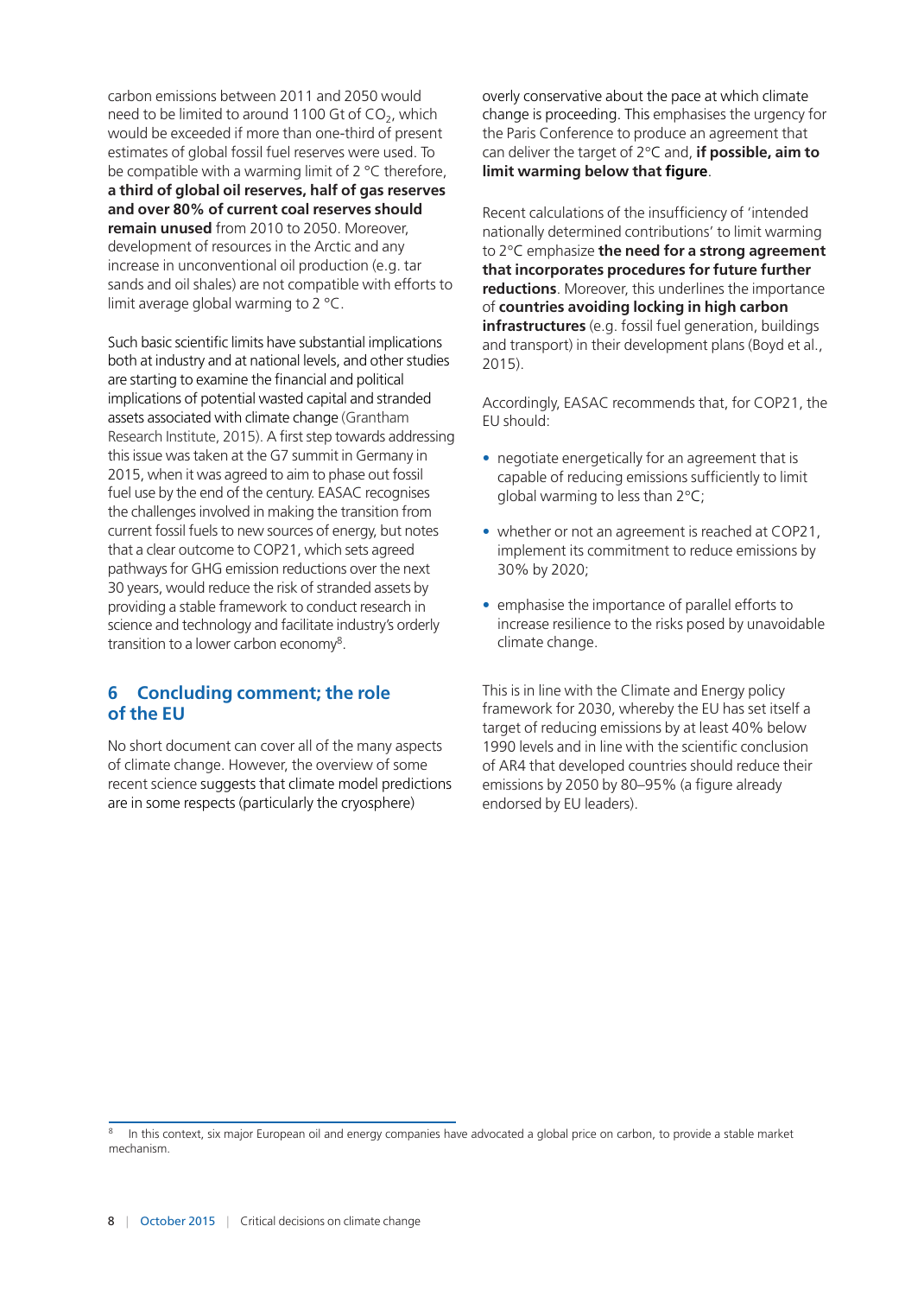### **References**

Asseng S. et al. (2014). Rising temperatures reduce global wheat production. *Nature Climate Change* **5**, 143–147

Boyd R. et al. (2015). What will global annual emissions of greenhouse gases be in 2030, and will they be consistent with avoiding global warming of more than 2°C? Grantham Research Institute

Brulle R. (2013). Institutionalizing delay: foundation funding and the creation of U.S. climate change counter-movement organizations. *Climate Change* doi: 10.1007/s10584-013-1018-7

Cahill N., Rahmstorf S. and Parnell A. (2015). Change points of global temperature. *Environmental Research Letters* **10** (8), 1–6

Chen X. and Tung K. (2014). Varying planetary heat sink led to global-warming slowdown and acceleration. *Science* 345, 897–903

Colgan W. et al. (2014). Surface albedo as a proxy for the mass balance of Greenland's terrestrial ice. *Geological Survey of Denmark and Greenland Bulletin* **31**, 91–94

EASAC (2011). Addressing the challenges of climate change

EASAC (2012). Addressing the challenges of climate change: an *aide memoire* for policy makers

EASAC (2013). Trends in extreme weather events in Europe: implications for national and European Union adaptation strategies

EASAC (2014). Shale gas extraction: issues of particular relevance to the EU

Friedlingstein P. et al. (2014). Persistent growth of  $CO<sub>2</sub>$ emissions and implications for reaching climate targets. *Nature Geoscience* **7**, 709–715

Dunlap R. and McCright A. (2011). Organized climate change denial. The Oxford handbook of climate change and society. Eds. J. Dryzek, R. Norgaard and D. Schlosberg

Favier L. et al. (2014). Retreat of Pine Island Glacier controlled by marine ice-sheet instability. *Nature Climate Change* **4**, 117–121

Fischer E. M. and Knutti R. (2015). Anthropogenic contribution to global occurrence of heavyprecipitation and high-temperature extremes. *Nature Climate Change* **5**, 560–564

Geden O. (2015). Policy: climate advisers must maintain integrity. *Nature* **521**, 27–28

Goeminne G. (2012). Lost in translation: climate denial and the return of the political. *Global Environmental Politics* **12** (2), 1–8

Greenbaum J. et al. (2015). Ocean access to a cavity beneath Totten Glacier in East Antarctica*. Nature Geoscience* **8**, 294–298

Grantham Research Institute (2015). Unburnable carbon 2013: wasted capital and stranded assets. http:// www.lse.ac.uk/GranthamInstitute/wp-content/ uploads/2014/02/PB-unburnable-carbon-2013 wasted-capital-stranded-assets.pdf

International Energy Agency (2013). Tracking clean energy progress 2013. [www.iea.org/publications/](http://www.iea.org/publications/tcep_web.pdf) [tcep\\_web.pdf](http://www.iea.org/publications/tcep_web.pdf)

International Energy Agency (2015). [http://www.](http://www.iea.org/newsroomandevents/news/2015/march/global-energy-related-emissions-of-carbon-dioxide-stalled-in-2014.html) [iea.org/newsroomandevents/news/2015/march/](http://www.iea.org/newsroomandevents/news/2015/march/global-energy-related-emissions-of-carbon-dioxide-stalled-in-2014.html) [global-energy-related-emissions-of-carbon-dioxide](http://www.iea.org/newsroomandevents/news/2015/march/global-energy-related-emissions-of-carbon-dioxide-stalled-in-2014.html)[stalled-in-2014.html](http://www.iea.org/newsroomandevents/news/2015/march/global-energy-related-emissions-of-carbon-dioxide-stalled-in-2014.html)

IPCC (2007). Fourth assessment. Synthesis report. Intergovernmental Panel on Climate Change. Cambridge University Press

IPCC (2014a). Fifth assessment. Synthesis report. Summary for policymakers. Intergovernmental Panel on Climate Change. Cambridge University Press

IPCC (2014b). Summary for policymakers. In: Climate change 2014: Mitigation of climate change. Contribution of Working Group III to the Fifth Assessment Report of the Intergovernmental Panel on Climate Change. Cambridge University Press

Karl T. et al. (2015). Possible artifacts of data biases in the recent global surface warming hiatus. *Science* **348**, 1469–1472

Kroel-Dulay G. et al. (2015). Increased sensitivity to climate change in disturbed ecosystems. *Nature Communications* doi: 10.1038/ ncomms 7682

Leeson A. et al. (2015). Supraglacial lakes on the Greenland ice sheet advance inland under warming climate. *Nature Climate Change* **5**, 51–55

McGlade C. and Ekins P. (2015). The geographical distribution of fossil fuels unused when limiting global warming to 2 °C. *Nature* **517**, 187–190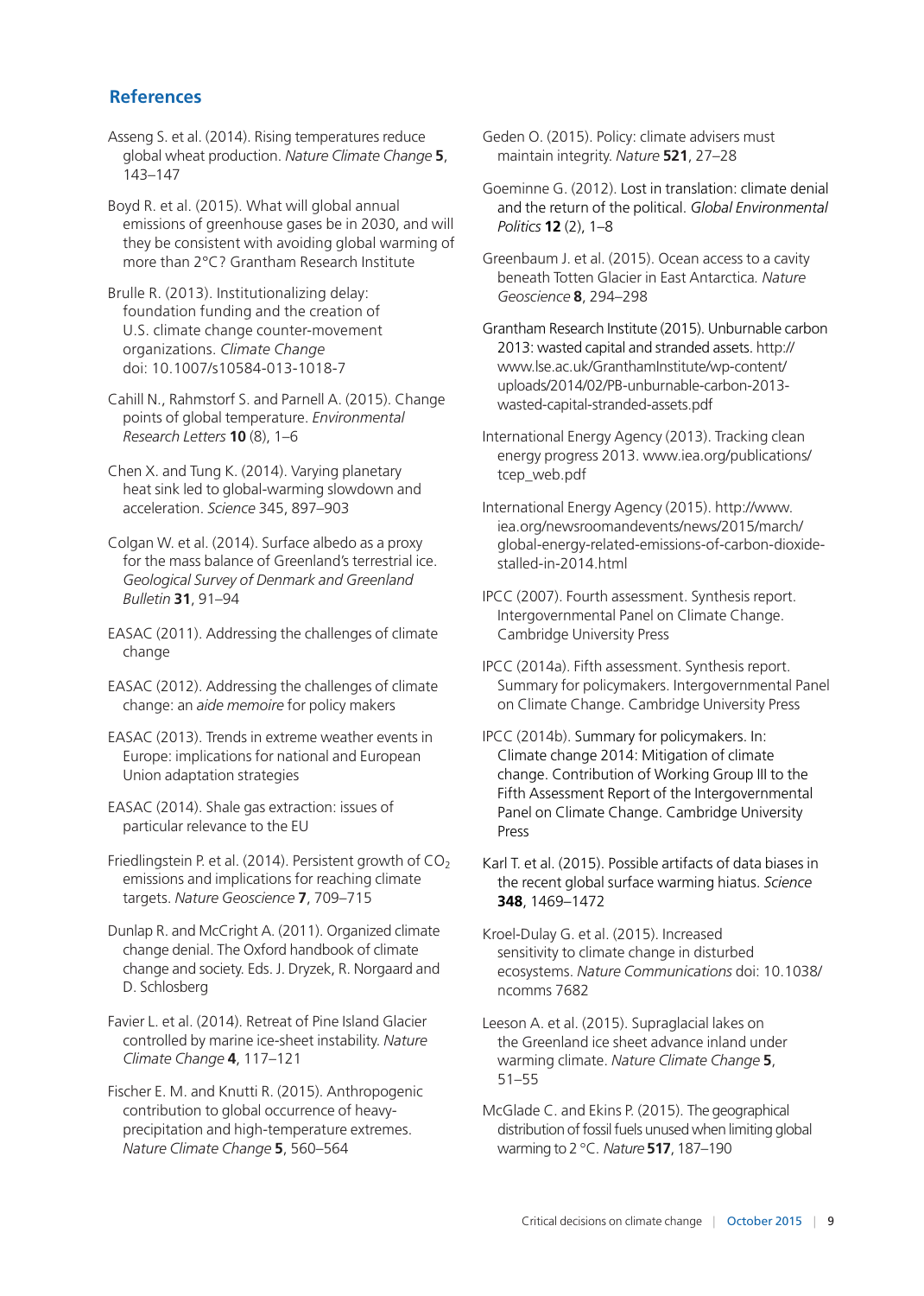Nghiem S. et al. (2012). The extreme melt across the Greenland ice sheet in 2012*. Geophysical Research Letters* **39***,* L20502, doi: 10.1029/2012GL053611

National Snow and Ice Data Center (2014). [http://](http://www.nasa.gov/press/2014/september/2014-arctic-sea-ice-minimum-sixth-lowest-on-record/) [www.nasa.gov/press/2014/september/2014-arctic](http://www.nasa.gov/press/2014/september/2014-arctic-sea-ice-minimum-sixth-lowest-on-record/)[sea-ice-minimum-sixth-lowest-on-record/](http://www.nasa.gov/press/2014/september/2014-arctic-sea-ice-minimum-sixth-lowest-on-record/)

National Snow and Ice Data Center (2015). [http://](http://nsidc.org/news/newsroom/arctic-sea-ice-maximum-reaches-lowest-extent-record) [nsidc.org/news/newsroom/arctic-sea-ice-maximum](http://nsidc.org/news/newsroom/arctic-sea-ice-maximum-reaches-lowest-extent-record)[reaches-lowest-extent-record](http://nsidc.org/news/newsroom/arctic-sea-ice-maximum-reaches-lowest-extent-record)

Pandolfi J. et al. (2011). Projecting coral reef futures under global warming and ocean acidification. *Science* **333**, 418–422

Paolo F. et al. (2015). Volume loss from Antarctic ice shelves is accelerating. *Science* **348**, 327–331

Pollard D. et al. (2015). Potential Antarctic Ice Sheet retreat driven by hydrofracturing and ice cliff failure. *Earth and Planetary Science Letters* **415**, 112–121

Rahmstorf S. et al. (2015). Exceptional twentiethcentury slowdown in Atlantic Ocean overturning circulation. *Nature Climate Change* **5**, 475–480

Rignot E. et al. (2014). Widespread, rapid grounding line retreat of Pine Island, Thwaites, Smith, and Kohler glaciers, West Antarctica, from 1992 to 2011. *Geophysical Research Letters* **41**, 3502–3509

Royal Society/ National Academy of Sciences (2014). Climate change: evidence and causes. [https://](https://royalsociety.org/~/media/Royal_Society_Content/policy/projects/climate-evidence-causes/climate-change-evidence-causes.pdf) [royalsociety.org/~/media/Royal\\_Society\\_Content/](https://royalsociety.org/~/media/Royal_Society_Content/policy/projects/climate-evidence-causes/climate-change-evidence-causes.pdf) [policy/projects/climate-evidence-causes/climate](https://royalsociety.org/~/media/Royal_Society_Content/policy/projects/climate-evidence-causes/climate-change-evidence-causes.pdf)[change-evidence-causes.pdf](https://royalsociety.org/~/media/Royal_Society_Content/policy/projects/climate-evidence-causes/climate-change-evidence-causes.pdf)

Royal Society (2015). Resilience to extreme weather. [https://royalsociety.org/policy/publications/2015/](https://royalsociety.org/policy/publications/2015/taking-joint-action-on-disasters-development-climate-change/) [taking-joint-action-on-disasters-development](https://royalsociety.org/policy/publications/2015/taking-joint-action-on-disasters-development-climate-change/)[climate-change/](https://royalsociety.org/policy/publications/2015/taking-joint-action-on-disasters-development-climate-change/)

Royal Swedish Academy of Sciences (2015). [http://](http://www.kva.se/globalassets/vetenskap_samhallet/miljo_klimat/uttalanden/uttalande_klimat_eng_150410.pdf) [www.kva.se/globalassets/vetenskap\\_samhallet/](http://www.kva.se/globalassets/vetenskap_samhallet/miljo_klimat/uttalanden/uttalande_klimat_eng_150410.pdf) miljo\_klimat/uttalanden/uttalande\_klimat [eng\\_150410.pdf](http://www.kva.se/globalassets/vetenskap_samhallet/miljo_klimat/uttalanden/uttalande_klimat_eng_150410.pdf)

Santer D., et al. (2015). Observed multivariable signals of late 20th and early 21st century volcanic activity. *Geophysical Research Letters* doi: 10.1002/2014GL062366

Shepherd A. et al. (2012). A reconciled estimate of icesheet mass balance. *Science* **338**, 1183–1189

Shindell D. et al. (2012). Simultaneously mitigating nearterm climate change and improving human health and food security. *Science* **335**, 183–189

Smeed D. et al. (2014). Observed decline of the Atlantic meridional overturning circulation 2004–2012. *Ocean Science* **10**, 29–38

Stibal M. et al. (2015). Microbial abundance in surface ice on the Greenland Ice Sheet. *Frontiers in Microbiology* **6**, 225

UNFCCC (2015). Report on the structured expert dialogue on the 2013–2015 review. FCCC/ SB/2015/INF.1

Urban M. et al. (2015). Accelerating extinction risk from climate change. *Science* **348**, 571–573

Victor D. G. and Kennel C. F. (2014).Climate policy: ditch the 2 °C warming goal. *Nature* **514**, 30–31

World Meteorological Organization (2015). WMO statement on the status of global climate in 2014

Wouters B. et al. (2015). Dynamic thinning of glaciers in the Southern Antarctic Peninsula. *Science* **348**, 899–903

Zemp M. et al. (2015). Historically unprecedented global glacier decline in the early 21st century. *Journal of Glaciology* **61**, 745–762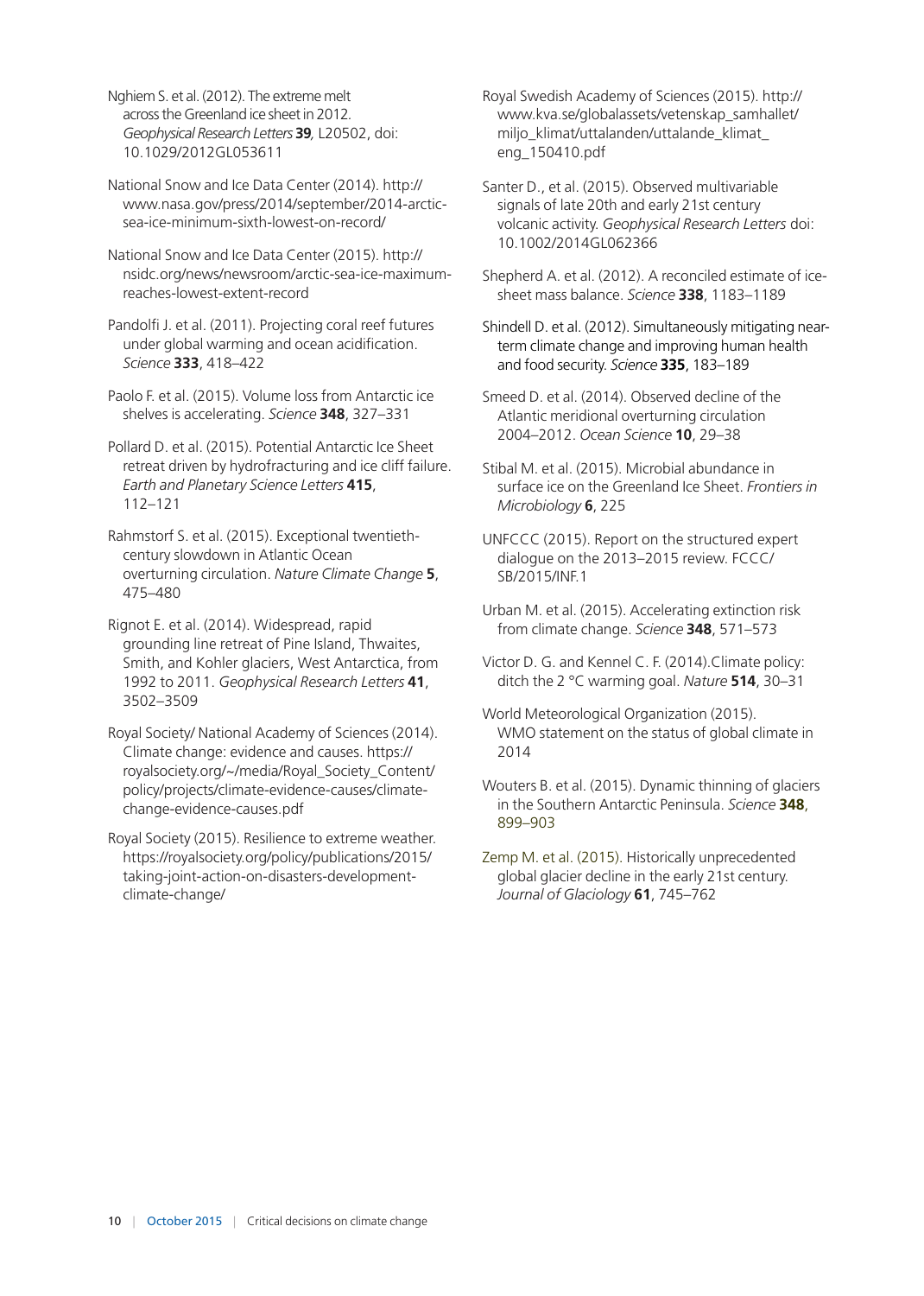# **EASAC**

EASAC – the European Academies' Science Advisory Council – is formed by the national science academies of the EU Member States to enable them to collaborate with each other in giving advice to European policy-makers. It thus provides a means for the collective voice of European science to be heard. EASAC was founded in 2001 at the Royal Swedish Academy of Sciences.

Its mission reflects the view of academies that science is central to many aspects of modern life and that an appreciation of the scientific dimension is a pre-requisite to wise policy-making. This view already underpins the work of many academies at national level. With the growing importance of the European Union as an arena for policy, academies recognise that the scope of their advisory functions needs to extend beyond the national to cover also the European level. Here it is often the case that a trans-European grouping can be more effective than a body from a single country. The academies of Europe have therefore formed EASAC so that they can speak with a common voice with the goal of building science into policy at EU level.

Through EASAC, the academies work together to provide independent, expert, evidence-based advice about the scientific aspects of public policy to those who make or influence policy within the European institutions. Drawing on the memberships and networks of the academies, EASAC accesses the best of European science in carrying out its work. Its views are vigorously independent of commercial or political bias, and it is open and transparent in its processes. EASAC aims to deliver advice that is comprehensible, relevant and timely.

EASAC covers all scientific and technical disciplines, and its experts are drawn from all the countries of the European Union. It is funded by the member academies and by contracts with interested bodies. The expert members of EASAC's working groups give their time free of charge. EASAC has no commercial or business sponsors.

EASAC's activities include substantive studies of the scientific aspects of policy issues, reviews and advice about specific policy documents, workshops aimed at identifying current scientific thinking about major policy issues or at briefing policy-makers, and short, timely statements on topical subjects.

The EASAC Council has 29 individual members – highly experienced scientists nominated one each by the national science academies of EU Member States, by the Academia Europaea and by ALLEA. The national science academies of Norway and Switzerland are also represented. The Council is supported by a professional Secretariat based at the Leopoldina, the German National Academy of Sciences, in Halle (Saale) and by a Brussels Office at the Royal Academies for Science and the Arts of Belgium. The Council agrees the initiation of projects, appoints members of working groups, reviews drafts and approves reports for publication.

To find out more about EASAC, visit the website – www.easac.eu – or contact the EASAC Secretariat at [secretariat@easac.eu](mailto:secretariat@easac.eu)